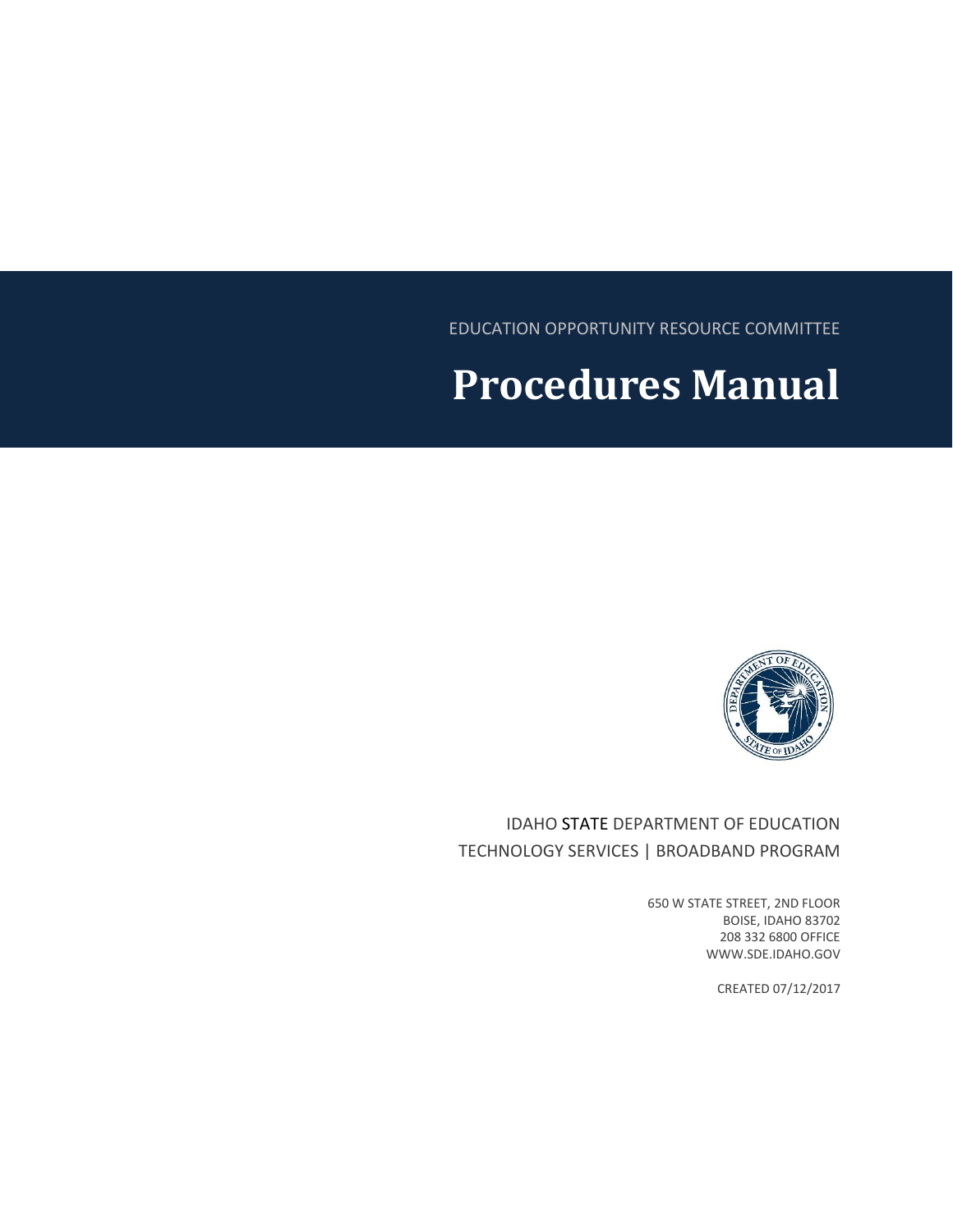#### **TABLE OF CONTENTS**

| Statutory Responsibilities of the Education Opportunity Resource Committee  4 |  |
|-------------------------------------------------------------------------------|--|
|                                                                               |  |
|                                                                               |  |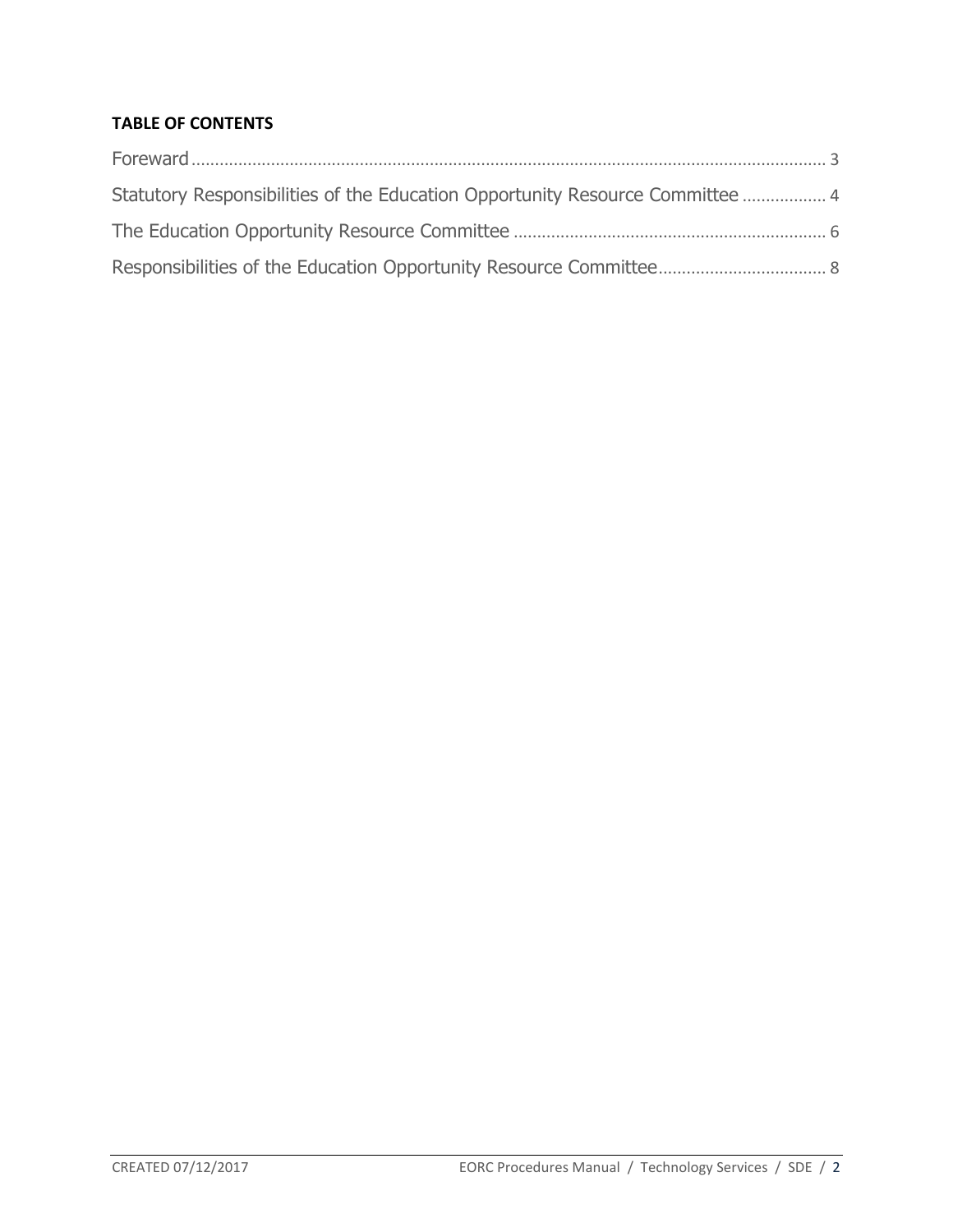### <span id="page-2-0"></span>**FOREWARD**

The 2016 state legislature established the Education Opportunity Resource Committee (hereinafter "EORC" or "Committee") within the State Department of Education (SDE).

The Committee consists of eight members appointed for terms of four years. For further detail regarding the establishment and membership of the Committee, see [Idaho Code §](https://legislature.idaho.gov/statutesrules/idstat/Title33/T33CH56/SECT33-5603/) 33-5603.

As outlined in this document, the Committee shall focus on the broadband, wireless local area network (LAN) and related services needs of all E-rate eligible entities. For further detail regarding the powers and duties of the Committee, see [Idaho Code §](https://legislature.idaho.gov/statutesrules/idstat/Title33/T33CH56/SECT33-5604/) 33-5604.

For Committee meeting notices, agendas, and minutes, visit the Broadband Program website at [http://www.sde.idaho.gov/tech-services/broadband/index.html.](http://www.sde.idaho.gov/tech-services/broadband/index.html)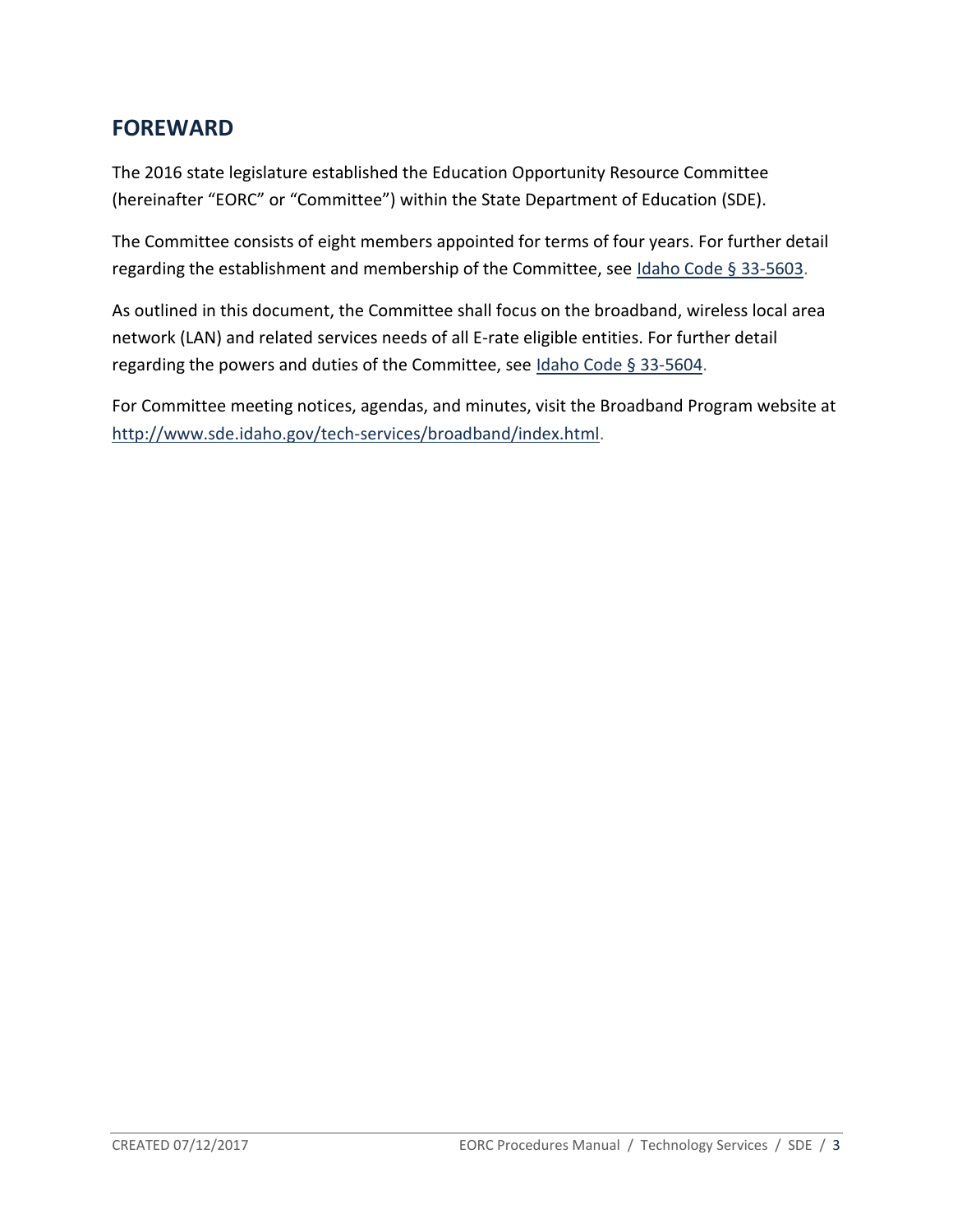## <span id="page-3-0"></span>**STATUTORY RESPONSIBILITIES OF THE EDUCATION OPPORTUNITY RESOURCE COMMITTEE**

"At a minimum, the Committee shall:

(1) Make budget and policy recommendations to the State Department of Education regarding:

- (a) Broadband parameters;
- (b) Wireless LAN parameters;

(c) Incentives for E-rate eligible entities to obtain the most appropriate service that best fits such entities' broadband needs and that is fiscally responsible;

(d) Incentives for districts to obtain the most appropriate service that best fits their wireless LAN needs and that is fiscally responsible; and

(e) The minimum and maximum service levels, the quality of services and the minimum per student or person internet and wireless LAN levels that contracts must adhere to for E-rate eligible entities to be eligible for state reimbursement.

(2) Establish reimbursement methodology that includes, but is not necessarily limited to, the following components:

(a) Distribution of appropriated moneys to E-rate eligible entities that have received Erate funding. Distribution of such moneys must be in an amount equal to the non-E-rate reimbursed cost of internet services;

(b) If E-rate funding is not available to an E-rate eligible entity for any reason, other than a failure of the entity to apply in good faith for available E-rate funding, reimburse the entity for its internet service costs;

(c) Distribution of appropriated moneys remaining, after internet services are fully funded, for wide area networks (WANs). If necessary, the committee shall create an equalization formula for WAN distributions; and

(d) Distribution of appropriated moneys for wireless LAN service to districts that either have received E-rate funding or have applied in good faith for E-rate funding.

(3) Compile and analyze broadband utilization statistics from E-rate eligible entities to determine the levels of internet services necessary for such entities and report the statistics to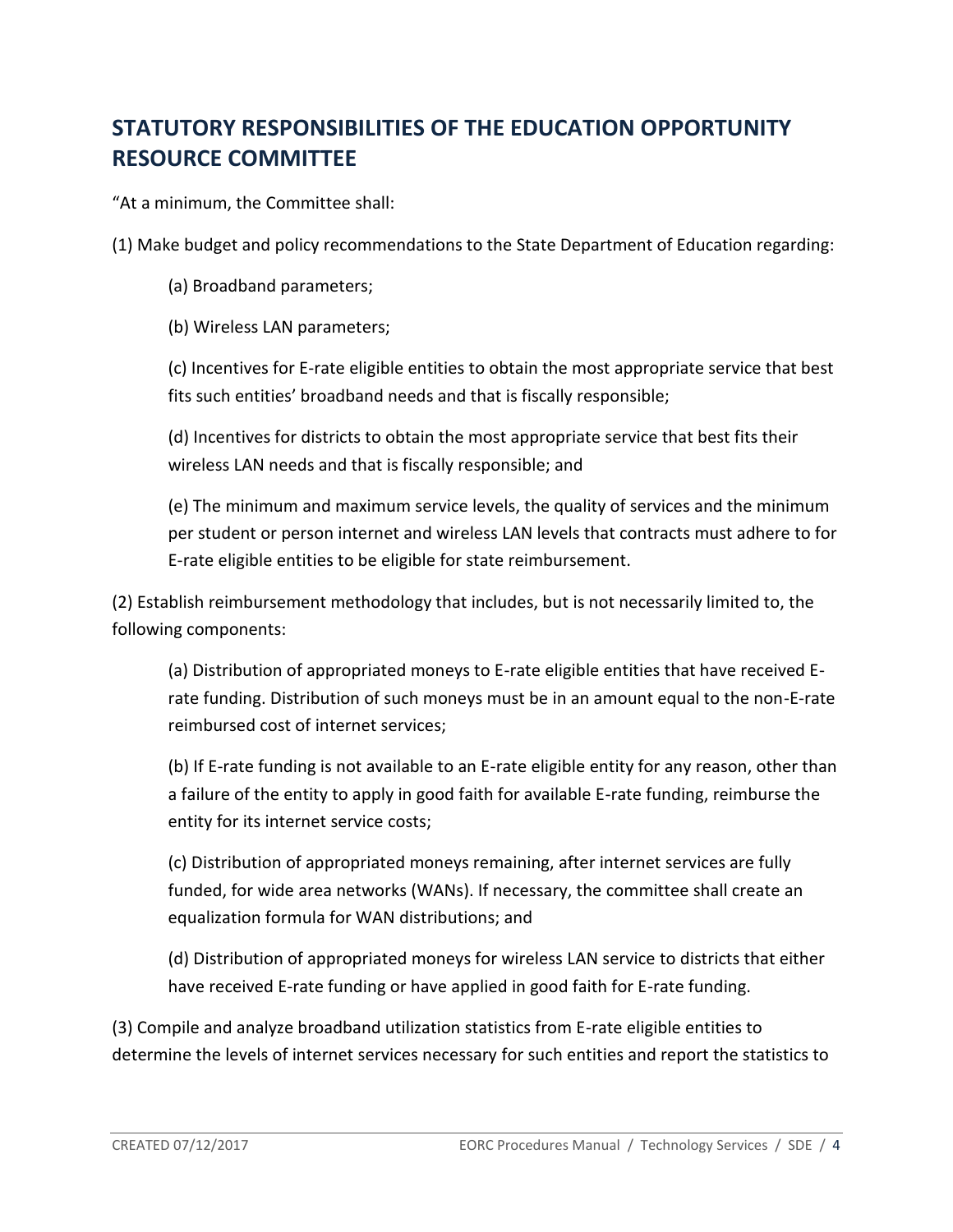the State Department of Education, and E-rate eligible entities shall cooperate with the committee in carrying out its duty to compile and analyze such information;

(4) Advise and recommend resources to assist the state department of education in carrying out its responsibility to provide E-rate application assistance and support to E-rate eligible entities;

(5) Not provide legal advice;

(6) Collaborate with other relevant governmental and nongovernmental entities to ensure best practices in broadband and wireless LAN are used and to recommend the terms of contracts for broadband, wireless LAN and related services; and

(7) Ensure compliance with appropriate purchasing laws.

**Idaho Code §33-5604**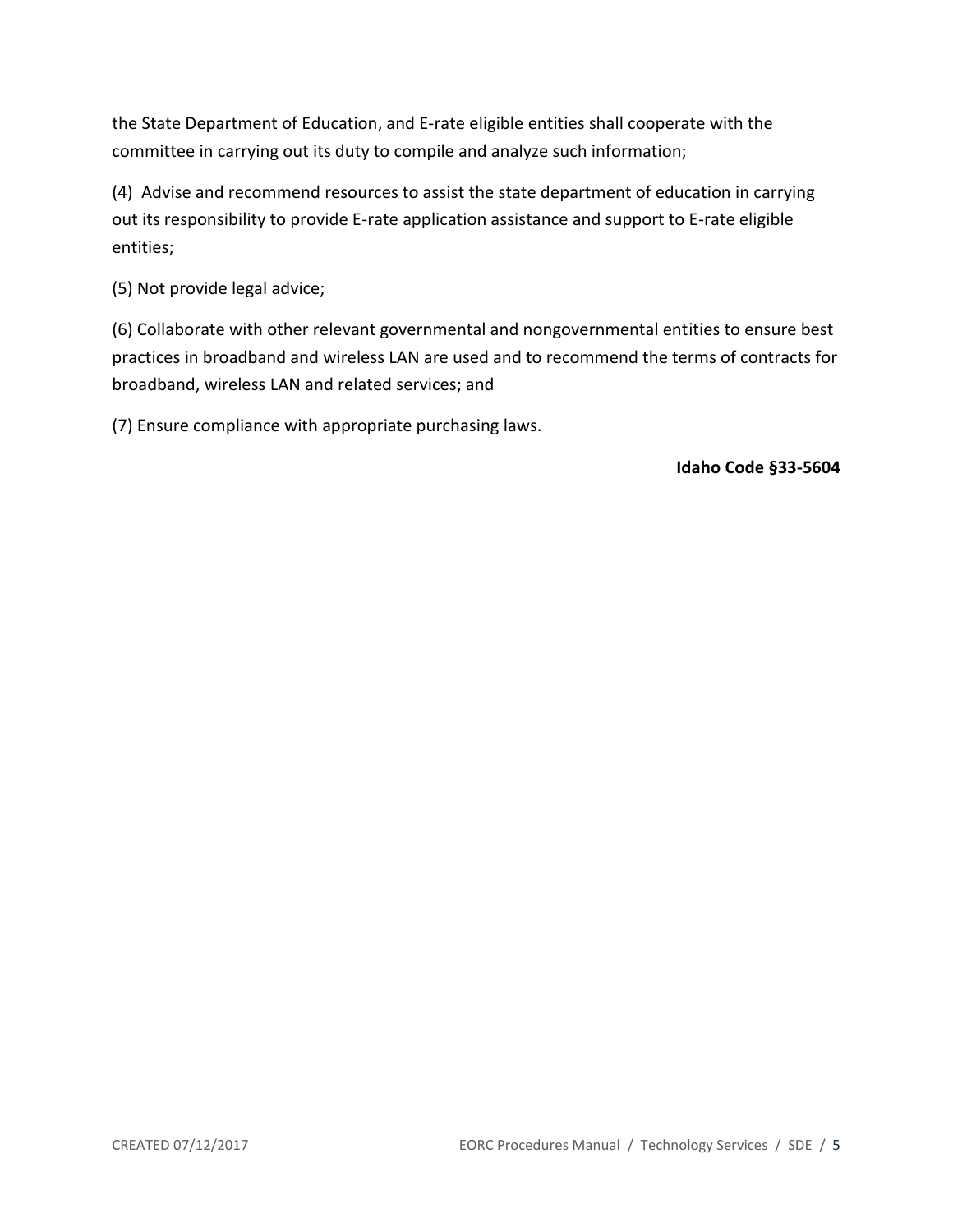## <span id="page-5-0"></span>**THE EDUCATION OPPORTUNITY RESOURCE COMMITTEE**

**Name:** Education Opportunity Resource Committee (EORC)

**Membership:** According to Idaho Code § 33-5603, the Education Opportunity Resource Committee (EORC) is established in the State Department of Education (SDE), consisting of eight members with representation as follows:

1 – State Superintendent of Public Instruction or the Superintendent's designee;

1 – Appointee of the State Board of Education;

3 – Members shall be appointed by the Idaho Association of School Administrators as follows:

- a. 1 superintendent from a school district with fewer than 1,000 students enrolled, or the superintendent's designee;
- b. 1 superintendent from a school district with between 1,000 and 4,999 students enrolled, or the superintendent's designee; and
- c. 1 superintendent from a school district with 5,000 or more students enrolled, or the superintendent's designee;
- 1 State Librarian or the State Librarian's designee; and
- 2 School technology personnel appointed by the Idaho Education Technology Association

**EORC Appointments:** The relevant appointing authority appoints members of the EORC. The EORC shall meet at least once quarterly until July 1, 2018, after which date the EORC will meet at least once annually. Other meetings may be called at the discretion of the chair or by the written request of five or more members/official designees.

**Officers:** There will be a chair and vice-chair elected by the EORC, who shall hold their positions for two-year terms and may be reelected.

**Rules of Order:** Meetings of the EORC are conducted in accordance with controlling statutes and applicable regulations, procedures, or policies. In the absence of such statutes, regulations, procedures, or policies, meetings are conducted based on the current edition of *Robert's Rules of Order Newly Revised* under the recommendations for small boards.

**Ad-hoc Committees:** The EORC chair may also establish ad-hoc committees to address shortterm needs or special projects.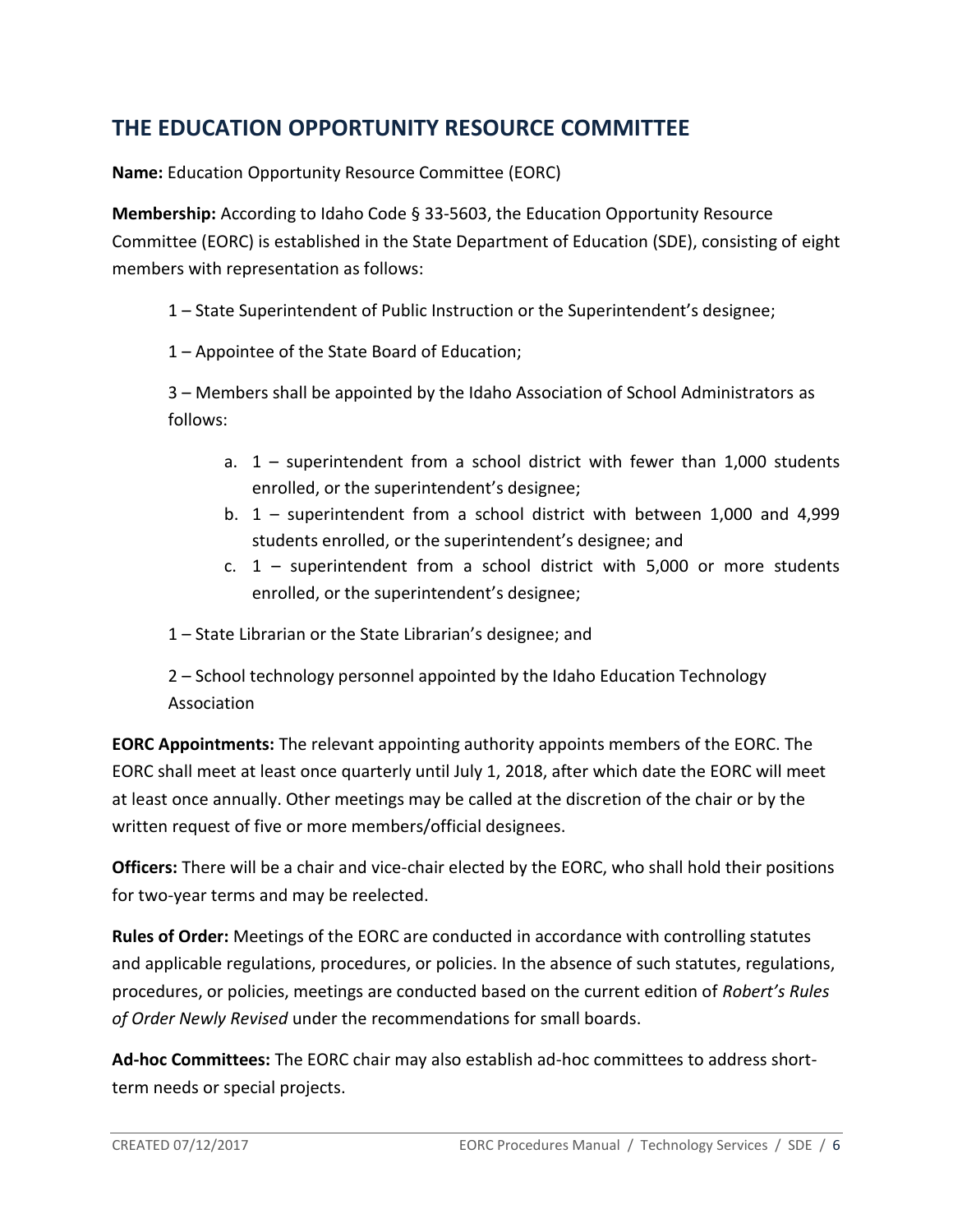**Attendance:** By agreeing to serve on the EORC, it is expected that a member/official designee will attend each scheduled meeting, whether in-person, via conference or video call, etc. If a member/official designee cannot attend a meeting, he/she will need to inform SDE staff.

**Quorum:** Five of the EORC members/official designees will constitute a quorum. If a member/official designee is absent from a meeting, a substitute cannot act as a replacement for the member/official designee. A representative of the appointed member/official designee can attend the meeting to provide input but will not be a voting member of the EORC.

**Recordkeeping:** The administrative assistant from SDE's Technology Services Department shall provide administrative support to the EORC as required, including taking of meeting minutes, travel arrangements, etc.

**Travel Expenses:** Reasonable travel expenses related to participating EORC members/official designees at scheduled meetings will be reimbursed within State of Idaho guidelines.